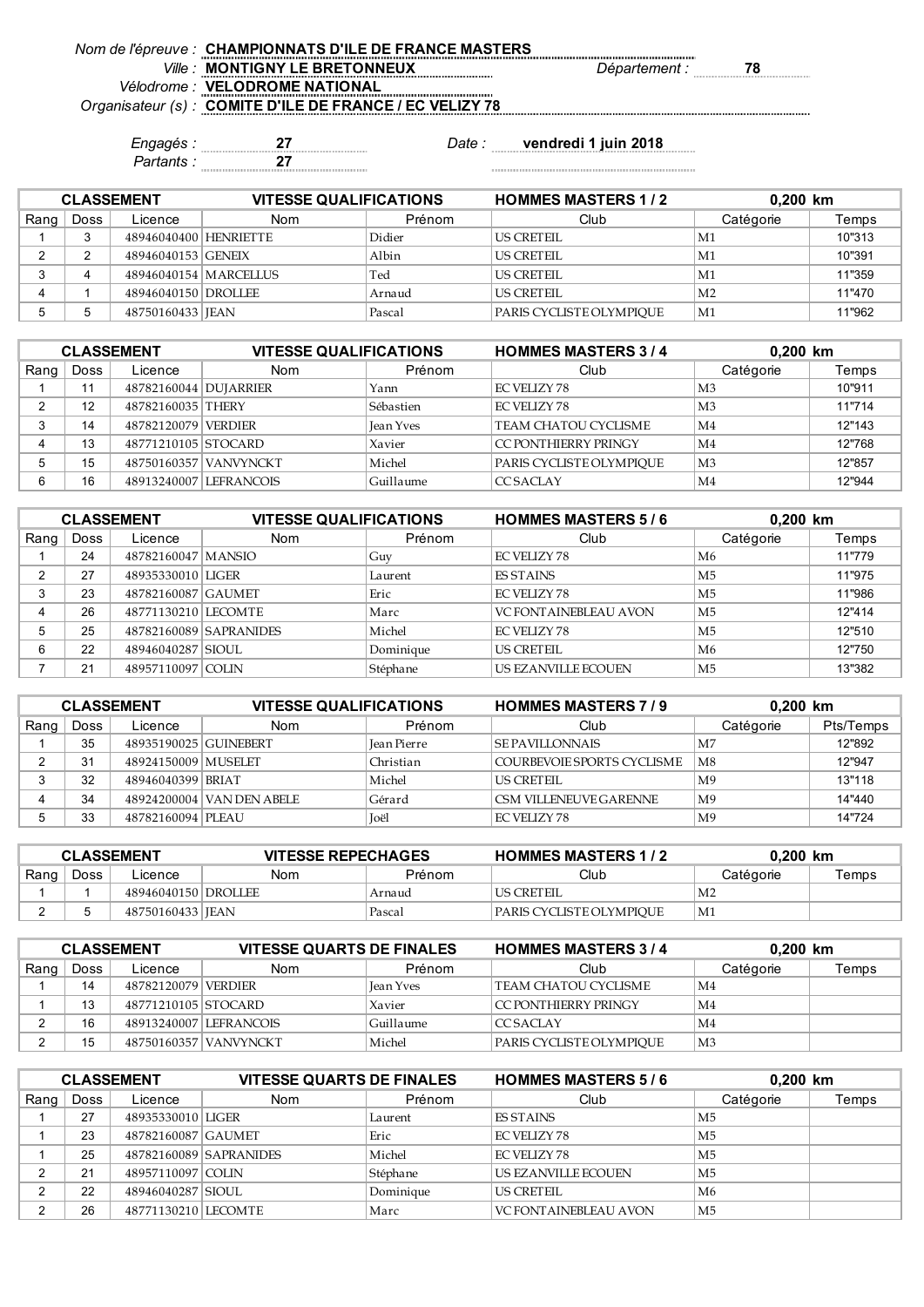| <b>CLASSEMENT</b> |      |                         |     | <b>HOMMES MASTERS 7/9</b><br><b>VITESSE REPECHAGES</b> |                          | $0.200$ km     |       |
|-------------------|------|-------------------------|-----|--------------------------------------------------------|--------------------------|----------------|-------|
| Rang              | Doss | ∟icence                 | Nom | Prénom                                                 | Club                     | Catégorie      | Temps |
|                   | っっ   | 48782160094   PLEAU     |     | <b>Toel</b>                                            | EC VELIZY 78             | M <sup>9</sup> |       |
|                   | २६   | 48935190025   GUINEBERT |     | Jean Pierre                                            | <b>ISE PAVILI ONNAIS</b> | M <sub>2</sub> |       |

| <b>CLASSEMENT</b> |      |                       | <b>VITESSE DEMI - FINALES</b> |        | <b>HOMMES MASTERS 1/2</b> | $0.200$ km     |           |
|-------------------|------|-----------------------|-------------------------------|--------|---------------------------|----------------|-----------|
| Rang              | Doss | Licence               | <b>Nom</b>                    | Prénom | Club                      | Catégorie      | Pts/Temps |
|                   |      | 48946040400 HENRIETTE |                               | Didier | US CRETEIL                | M1             |           |
|                   |      | 48946040153 GENEIX    |                               | Albin  | US CRETEIL                | M1             |           |
|                   |      | 48946040150 DROLLEE   |                               | Arnaud | US CRETEIL                | M <sub>2</sub> |           |
|                   |      |                       | 48946040154   MARCELLUS       | Ted    | US CRETEIL                | M1             |           |

| <b>CLASSEMENT</b> |      |                       | <b>VITESSE DEMI - FINALES</b> |           | <b>HOMMES MASTERS 3/4</b> |                | $0.200$ km |  |
|-------------------|------|-----------------------|-------------------------------|-----------|---------------------------|----------------|------------|--|
| Rang              | Doss | Licence               | Nom                           | Prénom    | Club                      | Catégorie      | Pts/Temps  |  |
|                   |      | 48782160044 DUJARRIER |                               | Yann      | EC VELIZY 78              | M <sub>3</sub> |            |  |
|                   | 12   | 48782160035 THERY     |                               | Sébastien | EC VELIZY 78              | M <sub>3</sub> |            |  |
|                   | 13   | 48771210105 STOCARD   |                               | Xavier    | CC PONTHIERRY PRINGY      | M <sub>4</sub> |            |  |
|                   | 14   | 48782120079 VERDIER   |                               | Jean Yves | TEAM CHATOU CYCLISME      | M <sub>4</sub> |            |  |

| <b>CLASSEMENT</b> |      |                      | <b>VITESSE DEMI - FINALES</b> |         | <b>HOMMES MASTERS 5/6</b> | $0.200$ km     |           |
|-------------------|------|----------------------|-------------------------------|---------|---------------------------|----------------|-----------|
| Rang              | Doss | Licence              | Nom                           | Prénom  | Club                      | Catégorie      | Pts/Temps |
|                   | 24   | 48782160047   MANSIO |                               | Guy     | EC VELIZY 78              | M6             |           |
|                   | 23   | 48782160087 GAUMET   |                               | Eric    | EC VELIZY 78              | M <sub>5</sub> |           |
|                   | 25   |                      | 48782160089 SAPRANIDES        | Michel  | EC VELIZY 78              | M <sub>5</sub> |           |
|                   | 27   | 48935330010 LIGER    |                               | Laurent | <b>FS STAINS</b>          | M <sub>5</sub> |           |

| <b>CLASSEMENT</b> |      |                       | <b>VITESSE DEMI - FINALES</b> |                    | <b>HOMMES MASTERS 7/9</b>  | $0.200$ km     |       |
|-------------------|------|-----------------------|-------------------------------|--------------------|----------------------------|----------------|-------|
| Rang              | Doss | Licence               | <b>Nom</b>                    | Prénom             | Club                       | Catégorie      | Temps |
|                   | 35   | 48935190025 GUINEBERT |                               | <b>Jean Pierre</b> | ISE PAVILI ONNAIS          | ∣M7            |       |
|                   | 31   | 48924150009 MUSELET   |                               | Christian          | COURBEVOIE SPORTS CYCLISME | M8             |       |
|                   | 34   |                       | 48924200004 VAN DEN ABELE     | Gérard             | CSM VILLENEUVE GARENNE     | M <sup>9</sup> |       |
|                   | 32   | 48946040399 BRIAT     |                               | Michel             | US CRETEIL                 | M <sup>9</sup> |       |

| <b>CLASSEMENT</b> |      |                       | <b>VITESSE FINALES</b>  |        | <b>HOMMES MASTERS 1/2</b> | 0,200 km       |       |
|-------------------|------|-----------------------|-------------------------|--------|---------------------------|----------------|-------|
| Rang              | Doss | Licence               | <b>Nom</b>              | Prénom | Club                      | Catégorie      | Temps |
|                   |      | 48946040153 GENEIX    |                         | Albin  | US CRETEIL                | $\rm M1$       |       |
|                   |      | 48946040400 HENRIETTE |                         | Didier | LUS CRETEIL               | $\mathbf{M}1$  |       |
|                   | 4    |                       | 48946040154   MARCELLUS | Ted    | US CRETEIL                | M1!            |       |
|                   |      | 48946040150 DROLLEE   |                         | Arnaud | LUS CRETEIL               | M <sub>2</sub> |       |
|                   | 5    | 48750160433 JEAN      |                         | Pascal | PARIS CYCLISTE OLYMPIOUE  | M1             |       |

| <b>CLASSEMENT</b> |      |                         | <b>VITESSE FINALES</b> |                  | <b>HOMMES MASTERS 3/4</b> | $0.200$ km     |       |
|-------------------|------|-------------------------|------------------------|------------------|---------------------------|----------------|-------|
| Rang              | Doss | Licence                 | <b>Nom</b>             | Prénom           | Club                      | Catégorie      | Temps |
|                   | 11   | 48782160044   DUJARRIER |                        | Yann             | EC VELIZY 78              | M <sub>3</sub> |       |
|                   | 12   | 48782160035 THERY       |                        | Sébastien        | EC VELIZY 78              | M <sub>3</sub> |       |
|                   | 14   | 48782120079 VERDIER     |                        | <b>Jean Yves</b> | TEAM CHATOU CYCLISME      | M4             |       |
|                   | 13   | 48771210105 STOCARD     |                        | Xavier           | CC PONT HIERRY PRINGY     | M4             |       |
|                   | 15   |                         | 48750160357 VANVYNCKT  | Michel           | PARIS CYCLISTE OLYMPIOUE  | M <sub>3</sub> |       |
| 6                 | 16   |                         | 48913240007 LEFRANCOIS | Guillaume        | <b>CCSACLAY</b>           | M <sub>4</sub> |       |

| <b>CLASSEMENT</b> |      |                      | <b>VITESSE FINALES</b> |           | <b>HOMMES MASTERS 5/6</b>     | 0,200 km  |       |
|-------------------|------|----------------------|------------------------|-----------|-------------------------------|-----------|-------|
| Rang              | Doss | Licence              | <b>Nom</b>             | Prénom    | Club                          | Catégorie | Temps |
|                   | 24   | 48782160047   MANSIO |                        | Guy       | EC VELIZY 78                  | M6        |       |
| ົ                 | 23   | 48782160087 GAUMET   |                        | Eric      | <b>EC VELIZY 78</b>           | M5        |       |
| 3                 | 27   | 48935330010 LIGER    |                        | Laurent   | <b>ES STAINS</b>              | M5        |       |
|                   | 25   |                      | 48782160089 SAPRANIDES | Michel    | EC VELIZY 78                  | M5        |       |
|                   | 26   | 48771130210 LECOMTE  |                        | Marc      | <b>VC FONT AINEBLEAU AVON</b> | M5        |       |
| 6                 | 22   | 48946040287 SIOUL    |                        | Dominique | <b>US CRETEIL</b>             | M6        |       |
|                   | 21   | 48957110097 COLIN    |                        | Stéphane  | US EZANVILLE ECOUEN           | M5        |       |